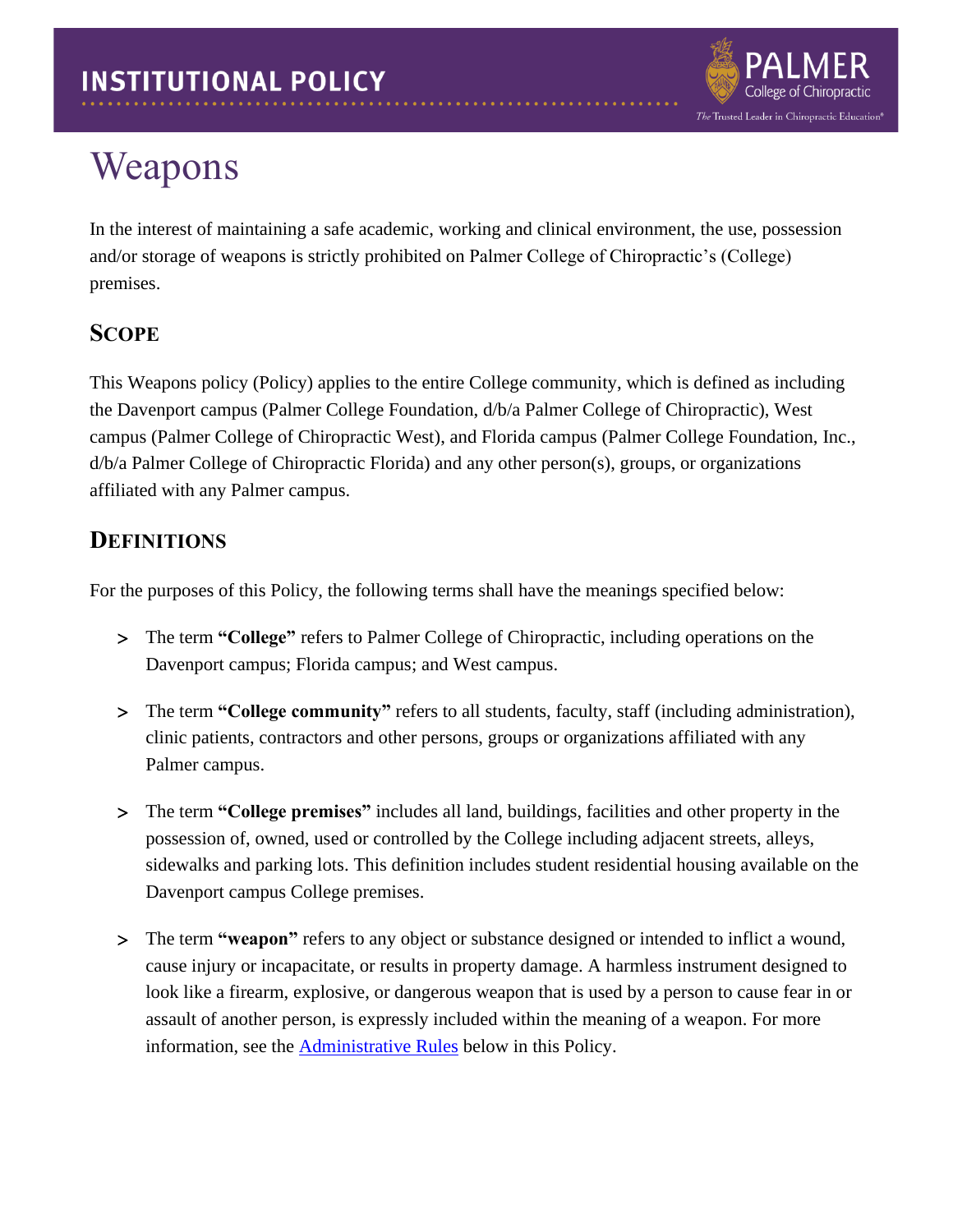#### **Exceptions**

- **1.** This Policy does not apply to any federal, state or local enforcement officer on College premises performing governmental authorized duties.
- **2.** This Policy does not apply to the legal use, possession, and/or storage of disabling nonlethal chemical sprays when used for self-defense.
- **3.** This Policy does not apply to the use, possession, and/or storage of knives having a blade exceeding five (5) inches for culinary purposes when used by food service contractors in dining areas, breakrooms or in connection with a College sponsored or approved event in which food is being prepared or served.
- **4.** Knives are generally prohibited in student residential housing except for kitchen utensils such as butter knives and bread knives. Knives designed primarily for purposes other than kitchen use (such as switchblades and hunting knives) are prohibited from all College premises. Knives are not permitted on College premises for the purposes of self-protection.

### <span id="page-1-0"></span>**ADMINISTRATIVE RULES**

#### **Weapons**

The term **"weapon"** refers to any object or substance designed or intended to inflict a wound, cause injury or incapacitate, or results in property damage. A harmless instrument designed to look like a firearm, explosive, or dangerous weapon that is used by a person to cause fear in or assault of another person, is expressly included within the meaning of a weapon.

Weapons may include, but are not limited to, firearms of any nature, ammunition, fireworks, flares, explosives, incendiary devices, paintball guns, BB guns, airsoft guns, pellet guns, slingshots, martial arts devices, brass knuckles, swords, bows and arrows, knives of any kind including pocket knives and/or tactical knives with blades exceeding five (5) inches, daggers, switchblades, hunting knives, stun guns, tasers or other electric shock devices, and chemicals such as tear gas or oleoresin capsicum.

The term **"weapon"** also includes any devices deemed by Campus Safety and Security to be dangerous including hazardous chemicals; biological materials; or any device that has the appearance and/or function of a serviceable weapon or is being used in a manner of a real weapon is prohibited. Questions about whether a device is covered by this Policy should be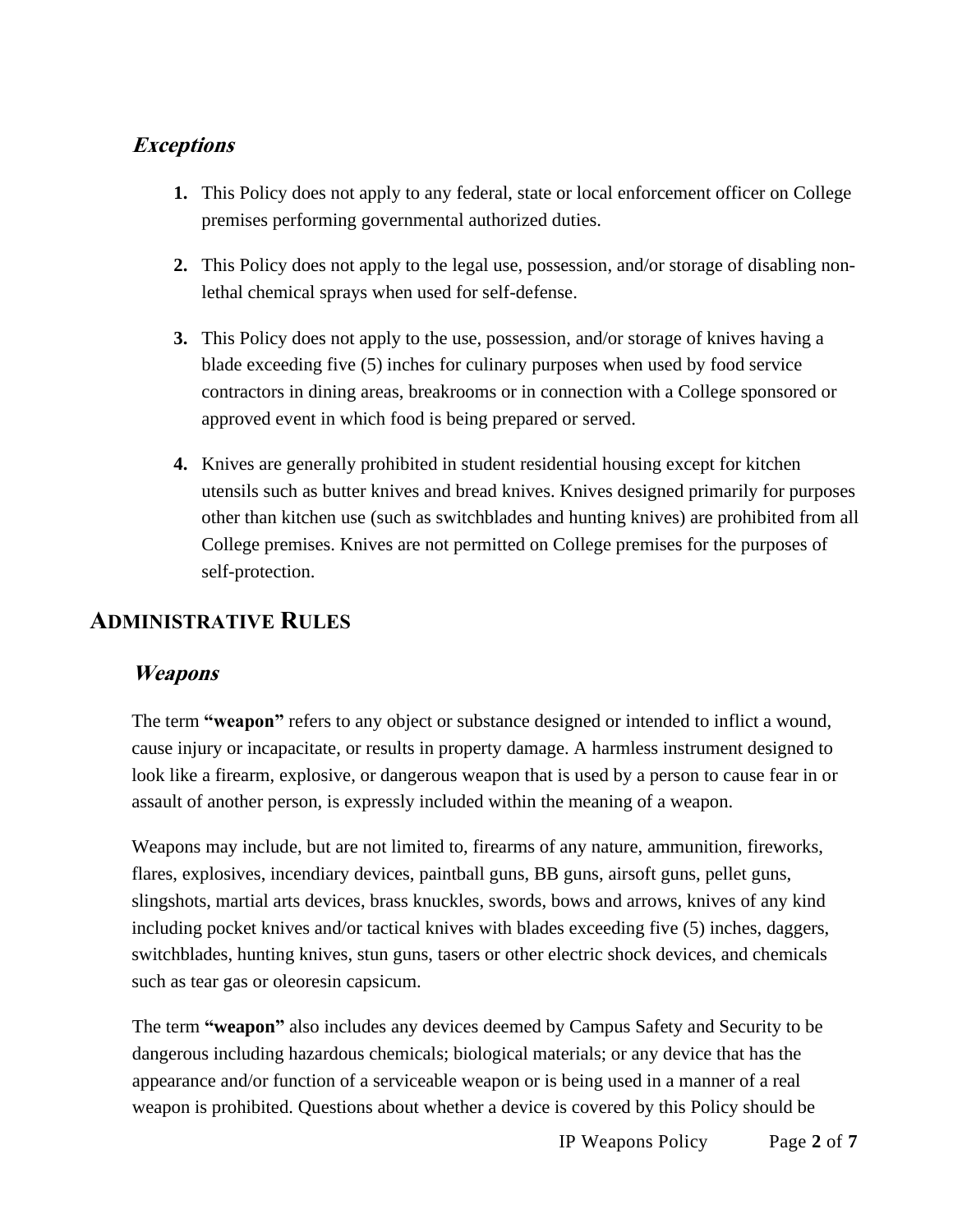directed to the Senior Director of Campus Safety and Security. Any prohibited weapons are subject to confiscation by Campus Safety and Security, without any expectation of return or reimbursement unless otherwise determined by the College.

The College strictly prohibits the possession, transport, carry, storage, use, display, custody and/or under control of firearms, explosives or other weapons, concealed or not concealed, with or without a concealed weapon permit on College premises or at College events.

Although some state laws recognize that, under specific circumstances, an individual with a concealed weapon or firearm license may carry firearms in vehicles and into parking lots of College campuses, the College, as a private institution of higher education, does not allow firearms on any of its campuses.

## **Responsibility to Report**

Any person who becomes aware of, or believes, another person is in possession of a weapon on College premises is required to immediately report it to [Campus Security.](http://www.palmer.edu/students/resources-offices/security/report-crime/) Any person who observes unattended items that they reasonably believe to be a weapon should immediately report it to [Campus Security,](http://www.palmer.edu/students/resources-offices/security/report-crime/) and provide the location and description of the item.

#### **CAMPUS SECURITY**

#### *Main Campus, Davenport, Ia.*

> Office phone: (563) 884-5555

*Florida Campus, Port Orange, Fla.*

United American Security: (386) 763-2777

#### *West Campus, San Jose, Calif.*

- Allied Universal on-site security: (408) 472-8441
- Allied Universal 24-hour security: (800) 400-1110

#### **STANDARD INSTITUTIONAL POLICY PROVISIONS**

Institutional policies are supplemented by provisions that are applicable to all institutional policies. It is the responsibility of all employees and students to know and comply with these standards.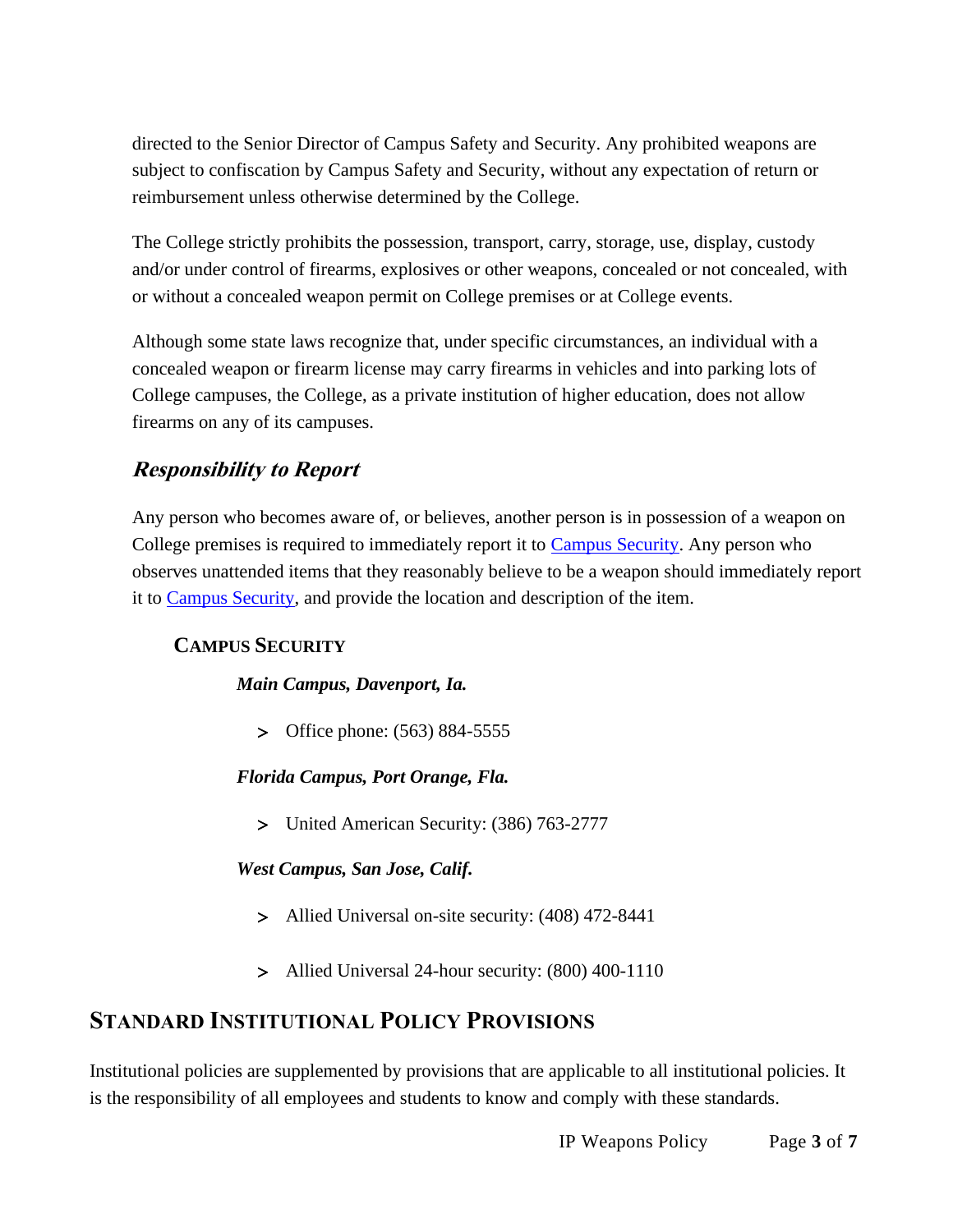> [Standard Provisions Applicable to All Institutional Policies](http://www.palmer.edu/uploadedFiles/Pages/Students/Resources_and_Offices/Handbook_and_Policies/_pdf/Standard-Provisions-Applicable-to-All-Institutional-Policies.pdf)

# Additional Information

## **ASSOCIATED POLICIES, PROCESSES AND/OR PROCEDURES**

This Policy is supplemented below. It is the responsibility of all employees and students to know and comply with policies and procedures as supplemented.

## **POLICIE[S](https://www.palmer.edu/getmedia/d3bff7a9-b903-4d9c-943b-dfbaab151476/ip-campus-violence.pdf)**

**CAMPUS V[IOLENCE](https://www.palmer.edu/getmedia/d3bff7a9-b903-4d9c-943b-dfbaab151476/ip-campus-violence.pdf)**

## **PROCESSES AND/OR PROCEDURES**

> [Annual Security and Fire Safety Report](https://www.palmer.edu/getmedia/1fc436ff-16a4-4560-b24d-03488bdae8ce/annual-security-and-fire-safety-report.pdf)

#### **FORMS/INSTRUCTIONS**

> [Report a Crime](http://www.palmer.edu/students/resources-offices/security/report-crime/)

## **OTHER RELATED INFORMATION**

 $> N/A$ 

#### **CONTACTS**

#### **Campus Safety and Security**

#### **MAIN CAMPUS, DAVENPORT, IA.**

> Brian Sharkey Senior Director of Safety and Security 1000 Brady Street Davenport, IA 52803-5214 (563) 884-5147 [brian.sharkey@palmer.edu](mailto:brian.sharkey@palmer.edu)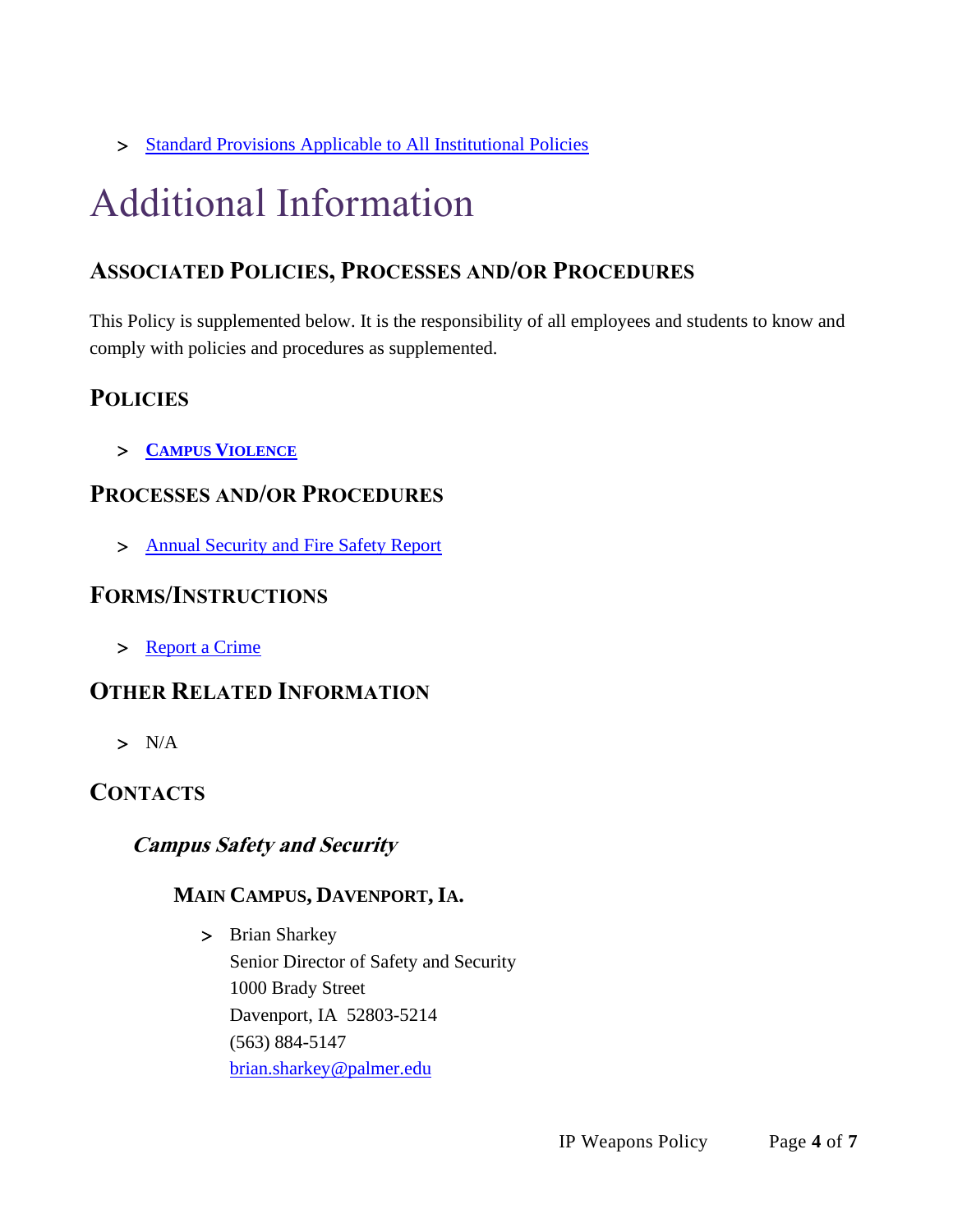#### **FLORIDA CAMPUS, PORT ORANGE, FLA.**

> Donaldson Taylor Manager of Safety and Security 4777 City Center Pkwy Port Orange, FL 32129 386-763-2608 [donaldson.taylor@palmer.e](mailto:brian.sharkey@palmer.edu)du

#### **WEST CAMPUS, SAN JOSE, CALIF.**

> Brian Sharkey Senior Director of Safety and Security 1000 Brady Street Davenport, IA 52803-5214 (563) 884-5147 [brian.sharkey@palmer.edu](mailto:brian.sharkey@palmer.edu)

## **HISTORY**

|  | Kevin Cunningham, D.C., Ph.D.       |
|--|-------------------------------------|
|  | Vice Chancellor for Student Affairs |
|  | Palmer College of Chiropractic      |
|  | 1000 Brady Street                   |
|  | Davenport, Iowa                     |
|  | Phone: (563) 884-5898               |
|  | Fax: (563) 884-5864                 |
|  | kevin.cunningham@palmer.edu         |